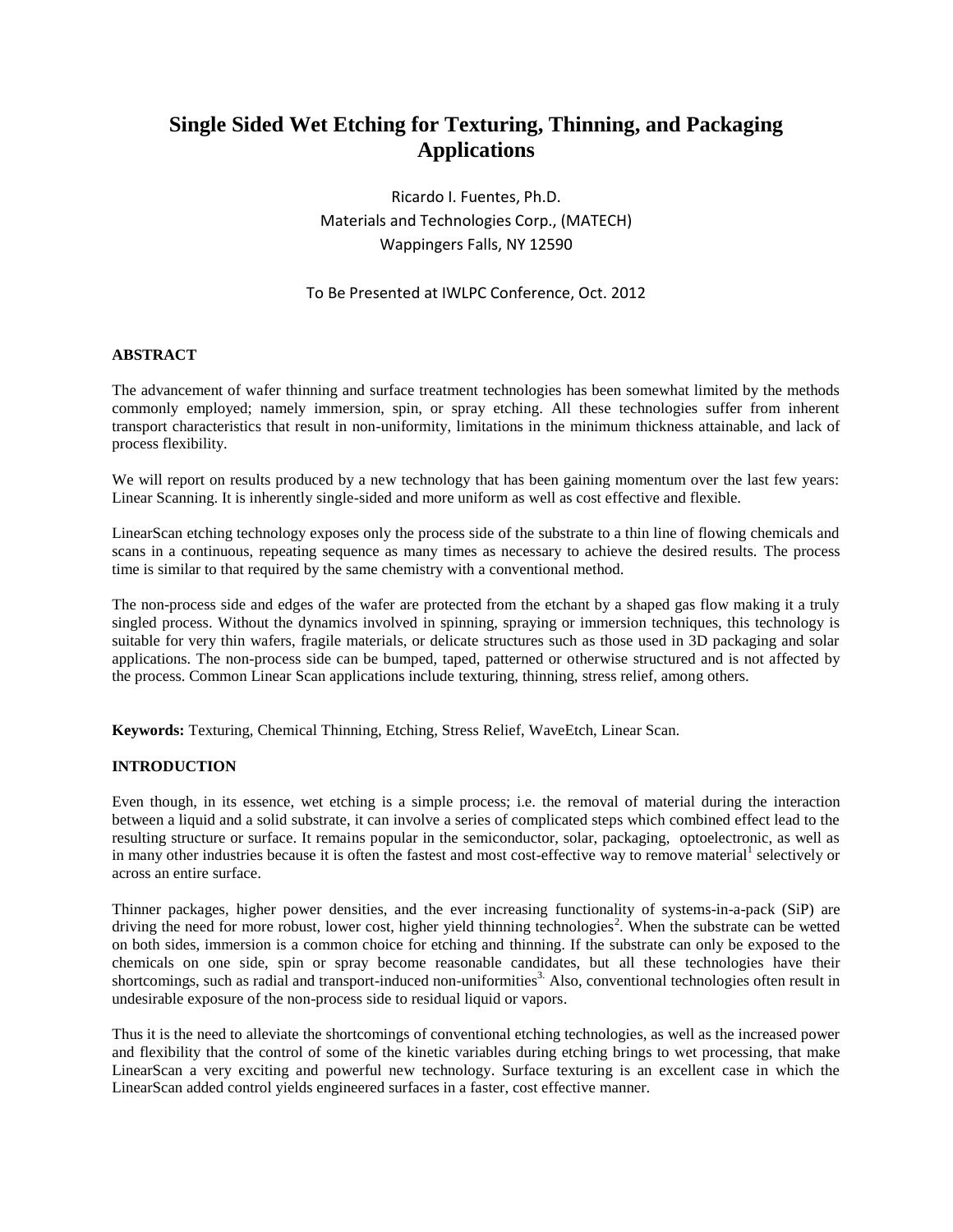

Figure 1. Schematic representation of the LinearScan process depicting the substrate material being removed by the etching process (held process side down), as well as the orthogonal paths of the reactants and the byproducts. The shaped flow of gas (DynamicConfinement), preventing the encroachment of fluid and vapors onto the non-process side (top), is also shown. Note the removal of material (etching) as the wafer is being gently scanned over a narrow pool of chemicals, and the different paths the reaction byproducts take to avoid interference with the supply of fresh reactants to the reaction zone. The top view illustrates the wafer being scanned repeatedly in alternating directions, as necessary, over the fluid meniscus showing the narrow reaction zone where thinning is in progress (wafer is being etched from below).

New device manufacturing techniques have become more demanding, which often requires the use of single-wafer, single-sided processing. In addition, thinner, denser packages, the push for increased functionality and decreased cost are driving this  $trend<sup>4</sup>$ .

## **LINEAR SCAN ETCHING**

The new technology WaveEtch™ LinearScan™ etching provides high uniformity as well as true single-sidedness on ultra-thin, large substrates<sup>5,6</sup>. It addresses the main shortcomings of conventional wet processing by providing a consistent and uniform supply of chemicals throughout the liquid-solid interface while making available an orthogonal path for the byproducts, such as gases and vapors. Exposure of every surface element to the same chemical and transport environment makes the process intrinsically uniform (Figure 1). The solidliquid interface (boundary layer) is not subject to speed gradients, convection, or other transport-related gradients that may cause variations in its thickness and its concomitant impact on uniformity. The system eliminates virtually all transport-related and centrosymmetrical non-uniformities, which plague spin/spray and immersion processes. Reactants enter the reaction zone through the bottom of the pool, while the byproducts exit in a plane parallel to the substrate surface; this delays solution saturation, extends bath life, and insures a consistent supply of fresh chemicals to the surface. The substrate is not immersed, but merely put in contact with the top of the pool's meniscus, as also illustrated in Figure 1.

Most chemistries used with these processes do not require surfactants and are used in smaller volumes at lower flow rates, allowing for more efficient chemical usage<sup>7</sup>.Together, these features lower chemical usage and its associated purchase and disposal costs, as well as often easing environmental regulatory compliance, resulting in overall production and costs-of-ownership reduction

LinearScan etching processes are size- and shapeindependent. Since all areas are exposed to the same chemical and transport environment, the size and shape of the substrate are largely irrelevant. A process developed for a given substrate geometry, can be readily used for another substrate geometry, thus making product process migration effortless and cost effective. These systems naturally accommodate odd, noncircular, thick shapes, and structures larger than 300mm.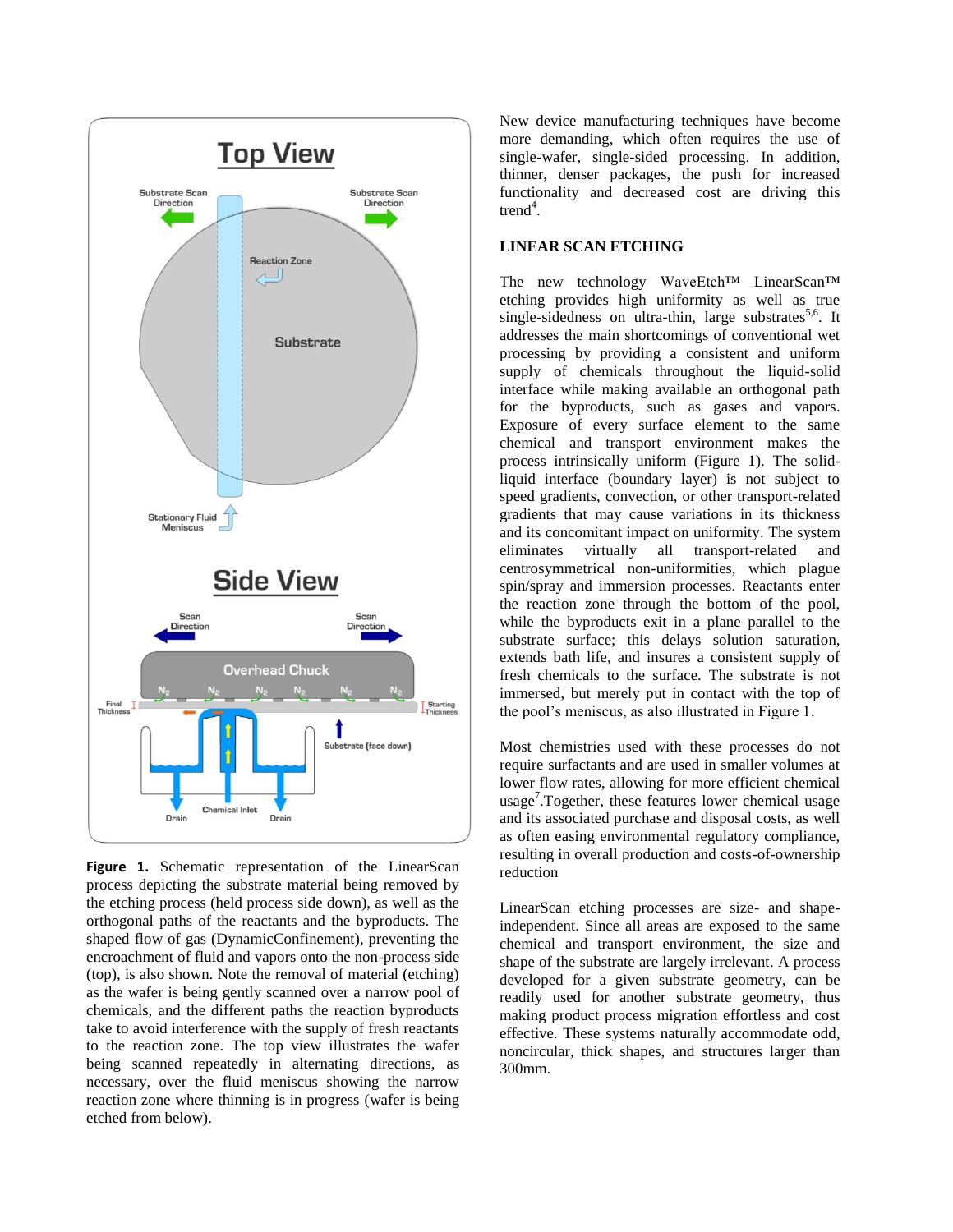## **TEXTURING**

LinearScan technology allows increased control over events that influence surface development which is crucial in the formation of textured or engineered surfaces. The separate paths that reactants and by-products (including gaseous byproducts) take during linear scan etching as well as the control over the time chemicals are in contact with the surface between scans, allow for a variety of surfaces to be engineered. Textured surfaces are required in applications such as solar cells and backside metallization to achieve lower reflectivity and improved adhesion, respectively.

Gas evolution during etching plays an important role in surface development, as well as "bubble" nucleation and detachment. LinearScan allows for control of some of the parameters that determine such bubble formation and the



**Figure 2.** Confocal microscope image of a LinearScan textured surface with an acidic solution viewed at 50X magnification. Note the complex and convoluted nature of the surface, and the absence of smooth flat facets. Sa=0.65 µm, Sq=0.81 µm, Sz=7.52 µm (average, RMS, and maximum roughness depth areal parameters respectively, as per ISO 25178). Such surfaces offer an increased surface area for mechanical interlocking of deposited films, as often required in backside metallization.

impact that the size and spatial distribution of their gas-solid interfaces has on the formation of the surface during etching. Parameters such as scan speed and surface fluid velocity determine the thickness of the boundary layer and the consequent transport characteristics of the process.

Acidic textures are oftentimes desirable because they are faster to achieve and produce complex non-faceted surfaces. LinearScan produces acidic textures of a wide range of scales and on different materials. Figure 2 shows the image of a silicon textured surface for a backside metallization application. The peak-to-valley scale is approximately 7 µm although the attainable range by the LinearScan acidic texturing processes is from sub-micron to tens of microns.

These surfaces are produced in a few seconds to a couple of minutes depending on the amount of material to be removed and the desired final roughness. It is important to notice the complex and non-faceted nature of the surfaces which is a desirable morphology for applications such as backside metallization. The convoluted nature of the surface allows for a very large interfacial area between the metal film and the substrate material resulting in considerable "interlocking" and consequentially increased adhesion strength. The technology is equally capable of producing faceted surfaces by alkaline processes<sup>7</sup>.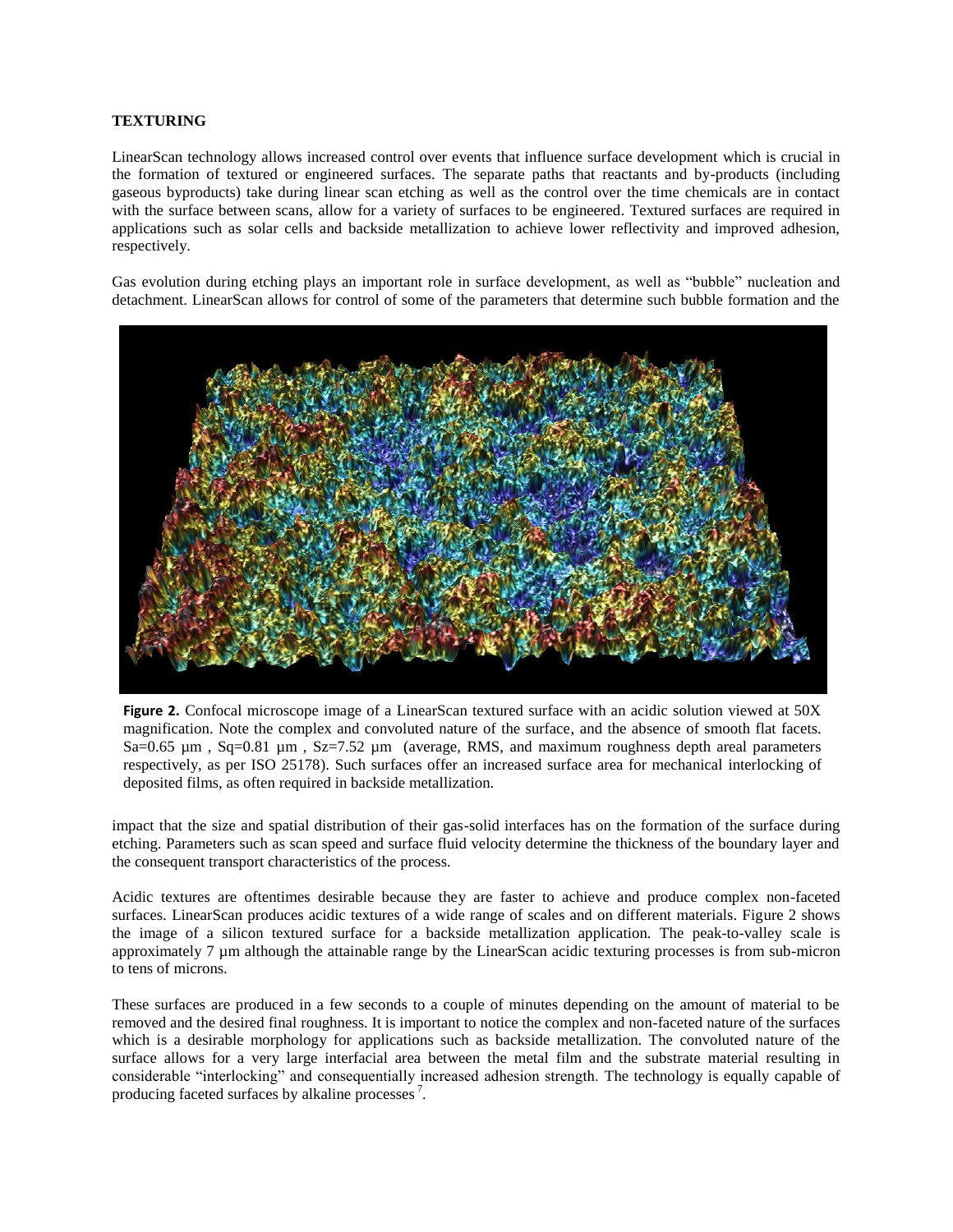

**Figure 3a, b, c.** Top-left to right clockwise. Confocal microscope images, map, and profile of the same surface depicted in Figure 2. Ra=0.62 µm, Rq=0.74 µm, Rt=3.23 µm (average, RMS, and maximum roughness depth line parameters respectively, as per ISO 4287). The additional control that the LinearScan process exerts over the solid-liquid interface allows the production of surfaces like this in fast and cost effective manner.

#### **THINNING AND PACKAGING**

Wafer thinning is one of the native applications of the LinearScan etching technology. It allows for thinning of mounted or un-mounted, taped or un-taped substrates with superior uniformity, no edge damage, and without requiring any form of backside protection. Substrate assemblies, at any point in the packaging process, of virtually any thickness, structure, and size are all compatible with the LinearScan etching process.

LinearScan etching systems are particularly well suited to handle and process very thin substrates. The unique process is carried out with no violent spinning, no need for lateral confinement by pins or other hard devices that may damage the wafer's edge, and no dynamic loading due to high rotational speeds. In the absence of hydrodynamic edge effects, the edges of the wafers are free of edge sharpness and the formation of other features common in spin/spray etch systems that significantly weaken the substrates $8$ .

The ability to use virtually any chemistry to interact with any substrate material enables the systems to process any material of interest. In addition to packaging applications, the systems are being used to etch or thin InP, Ge, GaAs, Si, polysilicon, glass, and quartz, among others. Substrates of odd shapes and within a large range of size and thickness are being processed. This method provides a new way to do wet thinning for packaging applications in a more precise, efficient, and environmentally friendly manner.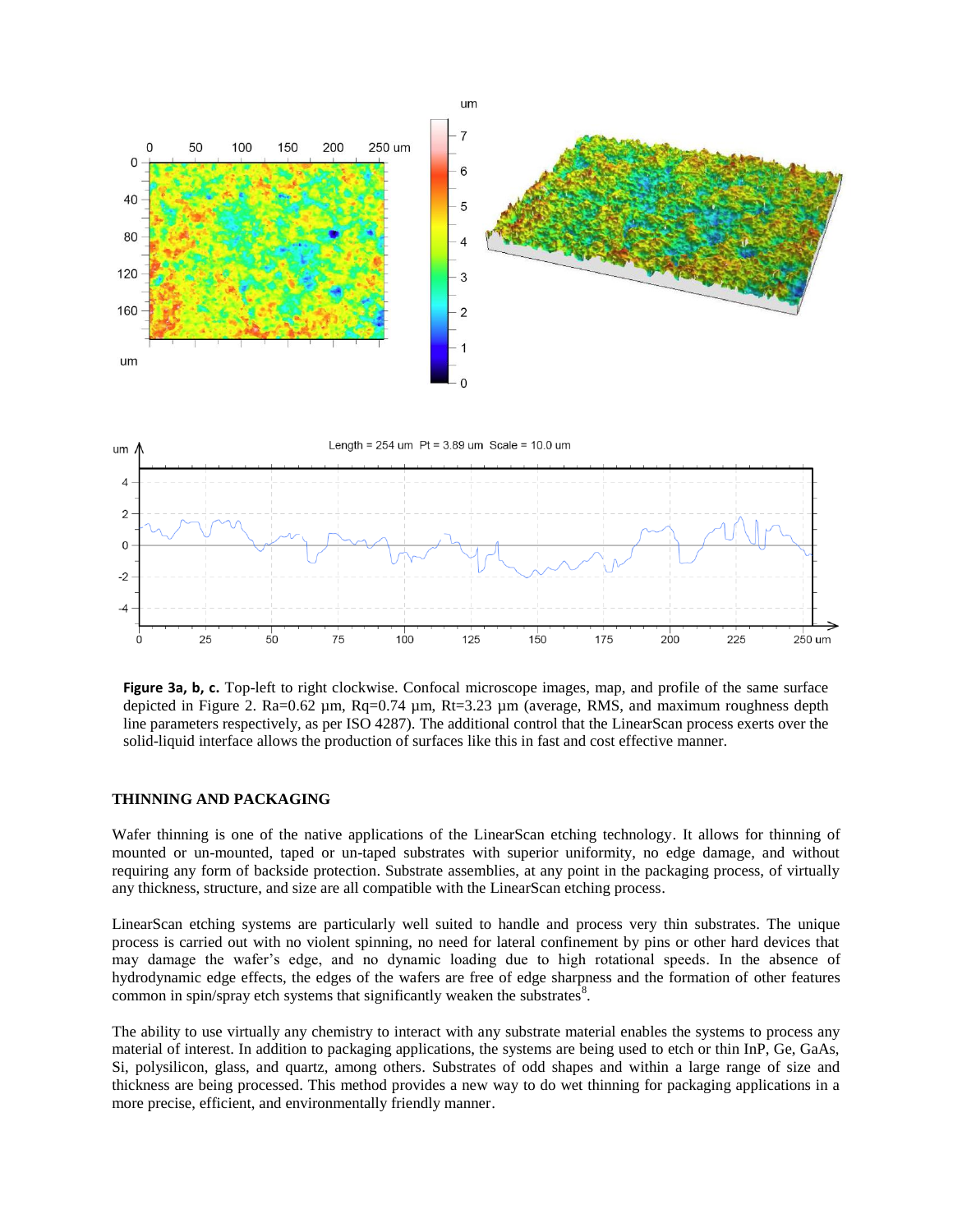

**Figure 4.** Acidic textures, shown in this figure at lower magnification (20X) can be easily achieved with the LinearScan etching technology. Ra=1.82 µm, Rq=2.25 µm, Rt=13.4 µm, Sa=2.03 µm, Sq=2.62 µm, Sz=51.9 µm (average, RMS, and maximum roughness depth, line and areal parameters, respectively, as per ISO 4287 and 25178). Roughness levels achievable with this technology can range from the above to sub-micron levels.

#### **ACKNOWLEDGEMENTS**

WaveEtch™, LinearScan™, and DynamicConfinement™ are trademarks of Materials and Technologies Corp. (MATECH)

Ricardo Fuentes is the founder and president of Materials and Technologies, Corp., (MATECH), 22 Bill Horton Way, Wappingers Falls, NY 12590, United States; phone (845) 463-2799, e-mail info@matech.com.

### **REFERENCES**

[1] Marc J. Madou, "Fundamentals of microfabrication: the science of miniaturization" 2002 CRC Press, LLC, p. 110.

[2] Robert Castellano, "Wafer & Device Packaging and Interconnect" September/October 2010 p.10.

[3] Ricardo I. Fuentes, "Intrinsically Uniform Single-sided Wafer Thinning", Levitronix User Conference, 2011.

[4] IWLPC, 6<sup>th</sup> Annual International Wafer-Level Packaging Conference proceedings, October 27-30, 2009, Santa Clara, CA.

[5] Ricardo I. Fuentes, "Extending Process Flexibility for Single-wafer Etch," Solid State Technology, July 2007.